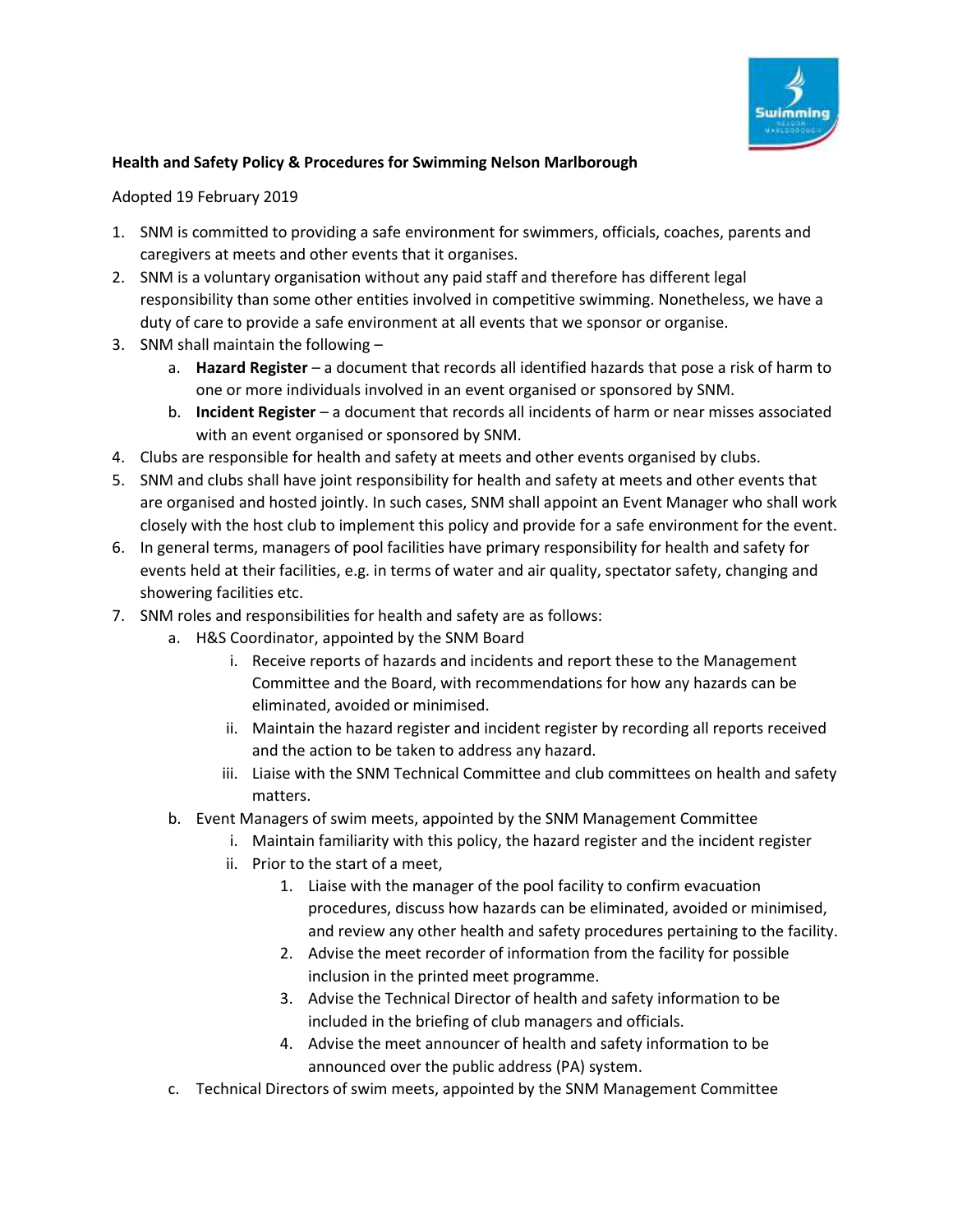- i. Maintain familiarity with this policy, the hazard register and the incident register
- ii. Prior to the start of a meet,
	- 1. Identify any new hazards for the pool and surrounding venue and, in conjunction with the facility manager (where appropriate), devise an action to eliminate, avoid or minimise the risk associated with each hazard;
	- 2. Advise club managers and officials about evacuation procedures and any noteworthy or unusual hazards pertaining to that meet, including actions to be taken to address those risks.
	- 3. Appoint marshals to monitor adherence with the warmup procedure and ensure that lane signage is appropriately displayed.
- iii. During the meet, monitor and enforce compliance with measures to minimise risk.
- iv. After the meet
	- 1. Where new a hazard or incident is the responsibility of the venue, obtain a copy of the relevant report and submit it to the SNM H&S Coordinator.
	- 2. Where a new identified hazard is the responsibility of SNM, complete a **hazard report** and submit it to the H&S Coordinator with copies to the Event Manager and the SNM Technical Committee, and to the venue manager where appropriate.
	- 3. Where a new incident is the responsibility of SNM, complete an **incident report** whenever there is an incident of harm or a near miss at an SNM event, and submit the report to the H&S Coordinator with a copy to the Event Manager and the SNM Technical Committee.
- d. Club managers and club captains
	- i. Advise the Technical Director of a meet of any swimmer who has special circumstances that may expose that swimmer to a higher level of risk than other swimmers and agree with the Technical Director on measures to be taken to minimise that risk.
	- ii. Ensure that club members are familiar with, and comply with, health and safety rules and procedures pertaining to each meet.
	- iii. Advise the Technical Director of any club member who is not complying with health and safety rules and procedures at a meet and who, in so doing, is potentially putting themselves or others at risk of harm.
- e. Coaches
	- i. Advise the club manager or the Technical Director of a meet of any swimmer who has special circumstances that may expose that swimmer to a higher level of risk than other swimmers.
	- ii. Advise the club manager or the Technical Director of any swimmer under the coaches' responsibility who is not complying with health and safety rules and procedures at a meet and who, in so doing, is potentially putting themselves or others at risk of harm.
- f. Swimmers, officials, parents and spectators
	- i. Take responsibility for their own safety and well-being
	- ii. Comply with all rules and procedures specified in the programme or as advised by the Technical Director, club manager or coach